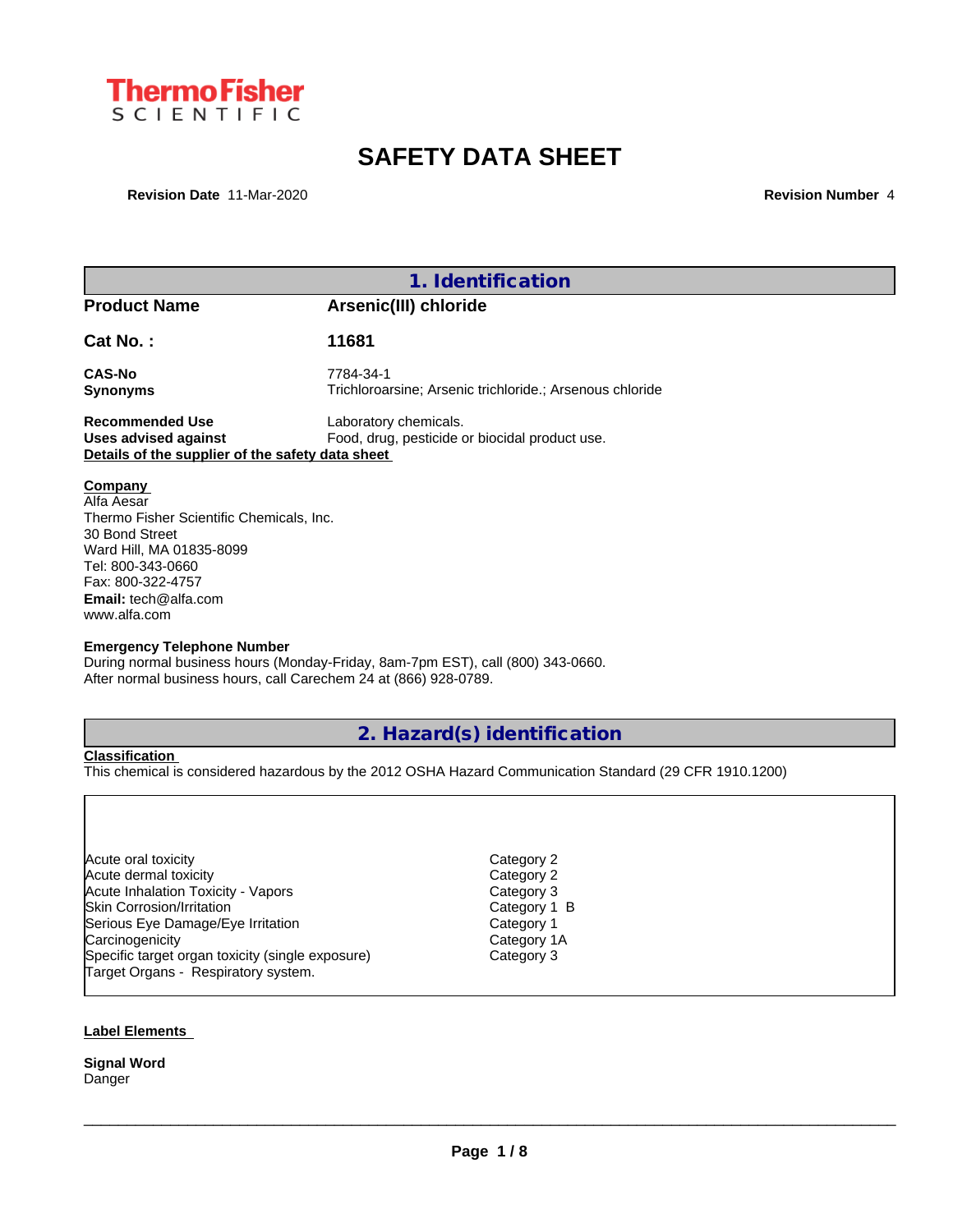#### **Hazard Statements**

Causes severe skin burns and eye damage May cause respiratory irritation Toxic if inhaled May cause cancer Fatal if swallowed or in contact with skin



#### **Precautionary Statements Prevention**

Obtain special instructions before use Do not handle until all safety precautions have been read and understood Use personal protective equipment as required Wash face, hands and any exposed skin thoroughly after handling Do not eat, drink or smoke when using this product Do not get in eyes, on skin, or on clothing Use only outdoors or in a well-ventilated area Do not breathe dust/fume/gas/mist/vapors/spray **Response** Immediately call a POISON CENTER or doctor/physician **Inhalation** IF INHALED: Remove victim to fresh air and keep at rest in a position comfortable for breathing **Skin** Wash contaminated clothing before reuse IF ON SKIN (or hair): Take off immediately all contaminated clothing. Rinse skin with water/shower **Eyes** IF IN EYES: Rinse cautiously with water for several minutes. Remove contact lenses, if present and easy to do. Continue rinsing **Ingestion** Do NOT induce vomiting Rinse mouth **Storage** Store locked up Store in a well-ventilated place. Keep container tightly closed **Disposal** Dispose of contents/container to an approved waste disposal plant **Hazards not otherwise classified (HNOC)** Very toxic to aquatic life with long lasting effects

WARNING. Cancer - https://www.p65warnings.ca.gov/.

## **3. Composition/Information on Ingredients**

| <b>Component</b>      |                                                                                                      | <b>CAS-No</b>                                                                               | Weight % |
|-----------------------|------------------------------------------------------------------------------------------------------|---------------------------------------------------------------------------------------------|----------|
| Arsenous trichloride  |                                                                                                      | 7784-34-1                                                                                   | 99.5     |
|                       |                                                                                                      |                                                                                             |          |
|                       |                                                                                                      | 4. First-aid measures                                                                       |          |
| <b>General Advice</b> | Show this safety data sheet to the doctor in attendance. Immediate medical attention is<br>required. |                                                                                             |          |
| <b>Eye Contact</b>    |                                                                                                      | Rinse immediately with plenty of water, also under the eyelids, for at least 15 minutes. In |          |
|                       |                                                                                                      |                                                                                             |          |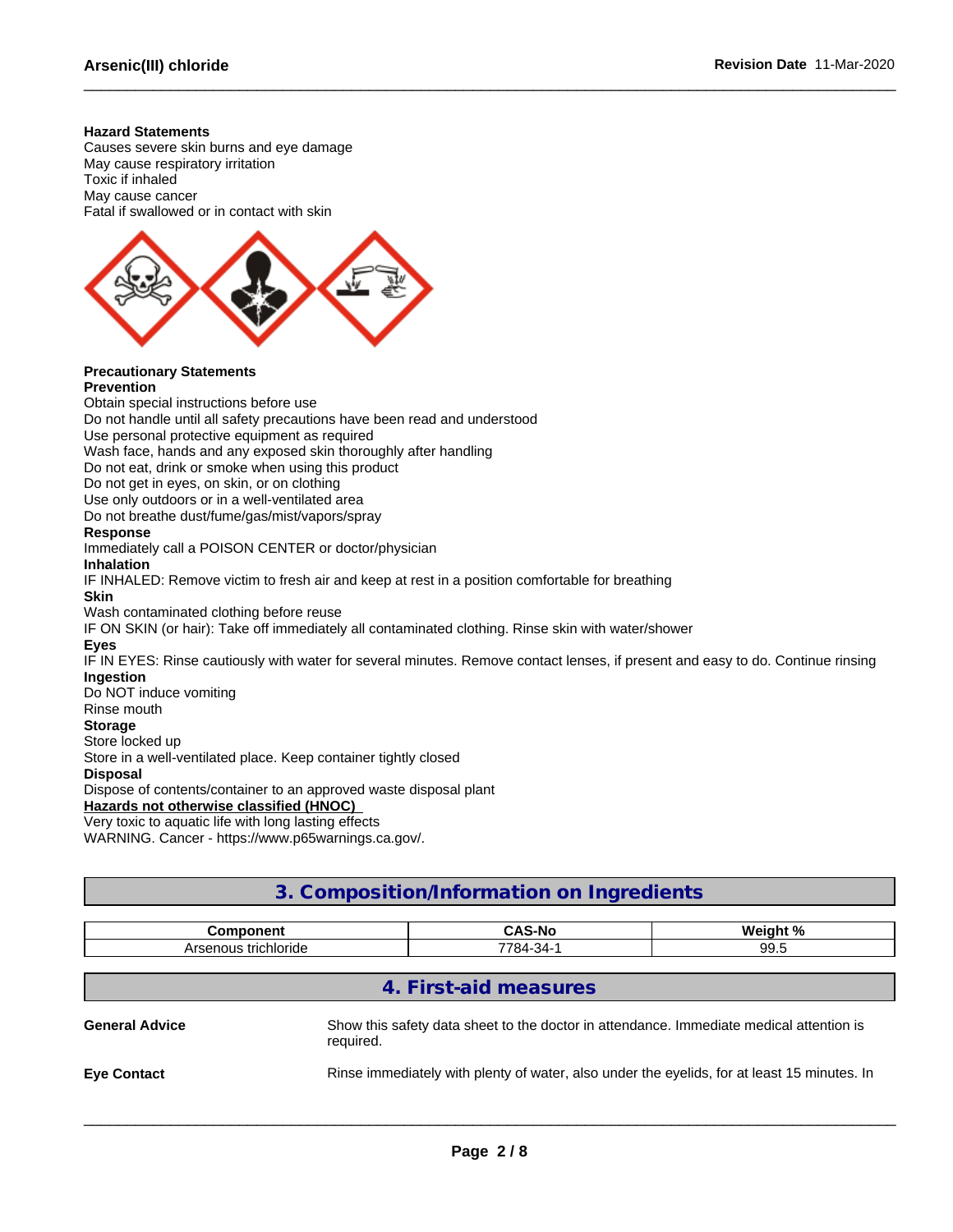|                                        | the case of contact with eyes, rinse immediately with plenty of water and seek medical<br>advice.                                                                                                                                                                                                                                       |  |
|----------------------------------------|-----------------------------------------------------------------------------------------------------------------------------------------------------------------------------------------------------------------------------------------------------------------------------------------------------------------------------------------|--|
| <b>Skin Contact</b>                    | Wash off immediately with plenty of water for at least 15 minutes. Immediate medical<br>attention is required.                                                                                                                                                                                                                          |  |
| <b>Inhalation</b>                      | If not breathing, give artificial respiration. Do not use mouth-to-mouth method if victim<br>ingested or inhaled the substance; give artificial respiration with the aid of a pocket mask<br>equipped with a one-way valve or other proper respiratory medical device. Remove to fresh<br>air. Immediate medical attention is required. |  |
| Ingestion                              | Do NOT induce vomiting. Call a physician or poison control center immediately.                                                                                                                                                                                                                                                          |  |
| Most important symptoms and<br>effects | Causes burns by all exposure routes. Ingestion causes severe swelling, severe damage to<br>the delicate tissue and danger of perforation: Product is a corrosive material. Use of gastric<br>lavage or emesis is contraindicated. Possible perforation of stomach or esophagus should<br>be investigated                                |  |
| <b>Notes to Physician</b>              | Treat symptomatically                                                                                                                                                                                                                                                                                                                   |  |
|                                        |                                                                                                                                                                                                                                                                                                                                         |  |

### **5. Fire-fighting measures**

| <b>Suitable Extinguishing Media</b>                        | Substance is nonflammable; use agent most appropriate to extinguish surrounding fire. CO<br>2, dry chemical, dry sand, alcohol-resistant foam. |
|------------------------------------------------------------|------------------------------------------------------------------------------------------------------------------------------------------------|
| Unsuitable Extinguishing Media                             | No information available                                                                                                                       |
| <b>Flash Point</b><br>Method -                             | No information available<br>No information available                                                                                           |
| <b>Autoignition Temperature</b><br><b>Explosion Limits</b> | No information available                                                                                                                       |
| <b>Upper</b>                                               | No data available                                                                                                                              |
| Lower                                                      | No data available                                                                                                                              |
| Sensitivity to Mechanical Impact No information available  |                                                                                                                                                |
| <b>Sensitivity to Static Discharge</b>                     | No information available                                                                                                                       |

#### **Specific Hazards Arising from the Chemical**

Thermal decomposition can lead to release of irritating gases and vapors. The product causes burns of eyes, skin and mucous membranes. Do not allow run-off from fire-fighting to enter drains or water courses.

### **Hazardous Combustion Products**

Chlorine. arsenic oxides. Hydrogen chloride gas.

### **Protective Equipment and Precautions for Firefighters**

As in any fire, wear self-contained breathing apparatus pressure-demand, MSHA/NIOSH (approved or equivalent) and full protective gear. Thermal decomposition can lead to release of irritating gases and vapors.

| <b>NFPA</b><br><b>Health</b>     | Flammability                   | <b>Instability</b>                                                                 | <b>Physical hazards</b><br>N/A                                                                                                                                                          |
|----------------------------------|--------------------------------|------------------------------------------------------------------------------------|-----------------------------------------------------------------------------------------------------------------------------------------------------------------------------------------|
|                                  | 6. Accidental release measures |                                                                                    |                                                                                                                                                                                         |
| <b>Personal Precautions</b>      |                                | personnel to safe areas. Keep people away from and upwind of spill/leak.           | Ensure adequate ventilation. Use personal protective equipment as required. Evacuate                                                                                                    |
| <b>Environmental Precautions</b> | the environment.               | Do not flush into surface water or sanitary sewer system. Do not allow material to | contaminate ground water system. Prevent product from entering drains. Local authorities<br>should be advised if significant spillages cannot be contained. Should not be released into |

**Methods for Containment and Clean** Keep in suitable, closed containers for disposal. Soak up with inert absorbent material.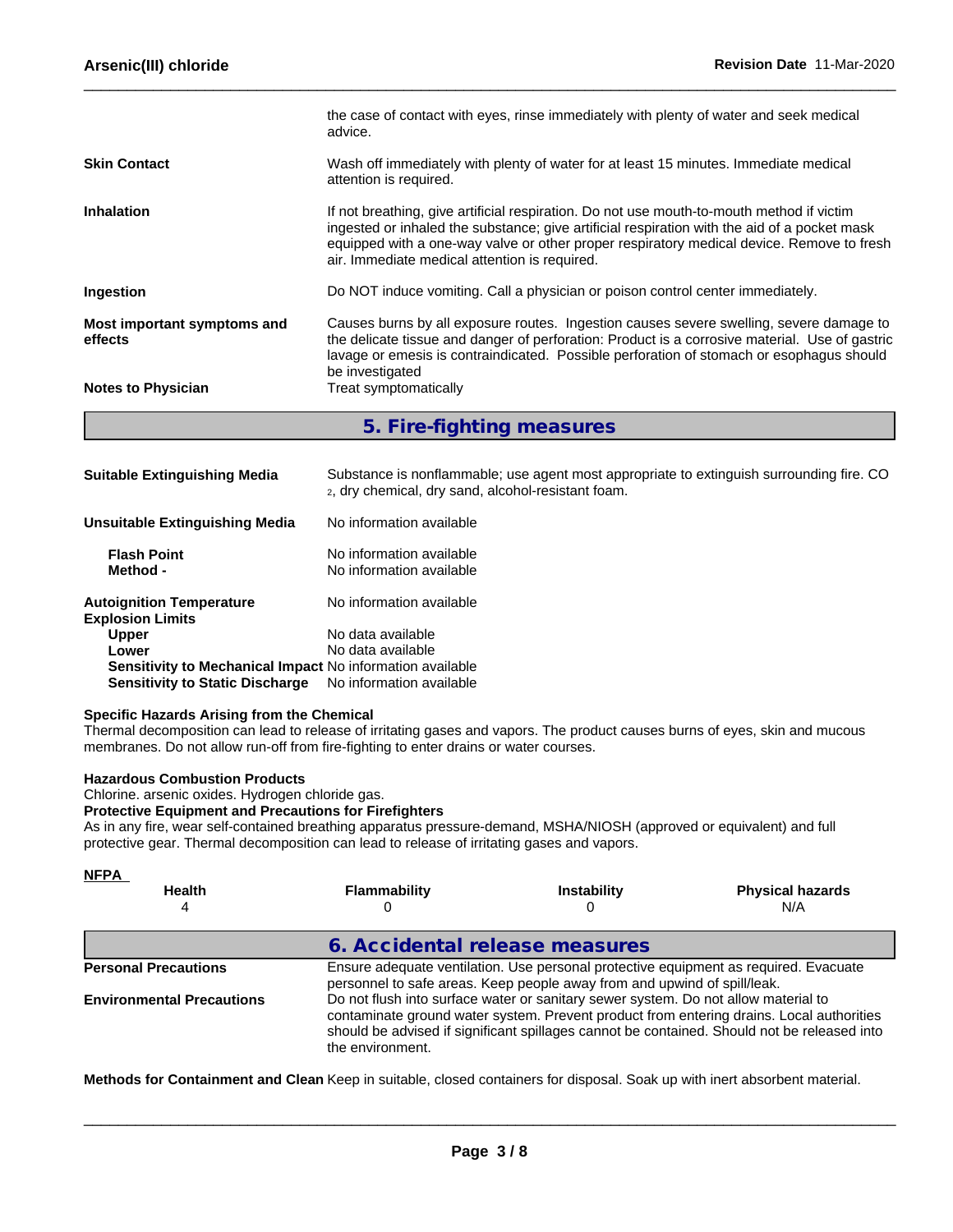**Up**

|                 | 7. Handling and storage                                                                                                                                                                                                                                                                                                                                                                       |
|-----------------|-----------------------------------------------------------------------------------------------------------------------------------------------------------------------------------------------------------------------------------------------------------------------------------------------------------------------------------------------------------------------------------------------|
| <b>Handling</b> | Do not get in eyes, on skin, or on clothing. Wear personal protective equipment/face<br>protection. Use only under a chemical fume hood. Do not breathe mist/vapors/spray. Do not<br>ingest. If swallowed then seek immediate medical assistance. Handle under an inert<br>atmosphere.                                                                                                        |
| <b>Storage</b>  | Keep in a dry, cool and well-ventilated place. Refer product specification and/or product<br>label for specific storage temperature requirement. Keep container tightly closed. Protect<br>from direct sunlight. Corrosives area. Keep under nitrogen. Keep containers tightly closed in<br>a dry, cool and well-ventilated place. Store under an inert atmosphere. Protect from<br>moisture. |

### **8. Exposure controls / personal protection**

### **Exposure Guidelines**

| Component            | <b>ACGIH 7</b><br>דו v     | OSHA<br>، PEL | <b>NIOSH IDLH</b>                  | (TWA)<br><b>Mexico OEL</b>                     |
|----------------------|----------------------------|---------------|------------------------------------|------------------------------------------------|
| Arsenous trichloride | TWA: $0.01 \text{ mg/m}^3$ |               | IDLH: 5<br>ma/m <sup>2</sup>       | TWA.<br>$\cdot$ $\cdot$ $\cap$ $\cdot$<br>mg/m |
|                      |                            |               | Ceiling: $0.002$ mg/m <sup>3</sup> |                                                |

### *Legend*

*ACGIH - American Conference of Governmental Industrial Hygienists OSHA - Occupational Safety and Health Administration*

*NIOSH IDLH: NIOSH - National Institute for Occupational Safety and Health*

| <b>Engineering Measures</b>          | Ensure adequate ventilation, especially in confined areas. Ensure that eyewash stations<br>and safety showers are close to the workstation location.                              |  |
|--------------------------------------|-----------------------------------------------------------------------------------------------------------------------------------------------------------------------------------|--|
| <b>Personal Protective Equipment</b> |                                                                                                                                                                                   |  |
| <b>Eye/face Protection</b>           | Wear appropriate protective eyeglasses or chemical safety goggles as described by<br>OSHA's eye and face protection regulations in 29 CFR 1910.133 or European Standard<br>EN166. |  |
| Skin and body protection             | Wear appropriate protective gloves and clothing to prevent skin exposure.                                                                                                         |  |
| <b>Respiratory Protection</b>        | Follow the OSHA respirator regulations found in 29 CFR 1910.134 or European Standard<br>EN 149. Use a NIOSH/MSHA or European Standard EN 149 approved respirator if               |  |

| <b>Hygiene Measures</b> | Handle in accordance with good industrial hygiene and safety practice. |  |
|-------------------------|------------------------------------------------------------------------|--|

## **9. Physical and chemical properties**

exposure limits are exceeded or if irritation or other symptoms are experienced.

| <b>Physical State</b>                   | Liquid                         |
|-----------------------------------------|--------------------------------|
| Appearance                              | Clear                          |
| Odor                                    | pungent                        |
| <b>Odor Threshold</b>                   | No information available       |
| рH                                      | No information available       |
| <b>Melting Point/Range</b>              | $-8.5$ °C / 16.7 °F            |
| <b>Boiling Point/Range</b>              | 130.1 °C / 266.2 °F @ 760 mmHg |
| <b>Flash Point</b>                      | No information available       |
| <b>Evaporation Rate</b>                 | No information available       |
| Flammability (solid, qas)               | Not applicable                 |
| <b>Flammability or explosive limits</b> |                                |
| <b>Upper</b>                            | No data available              |
| Lower                                   | No data available              |
|                                         |                                |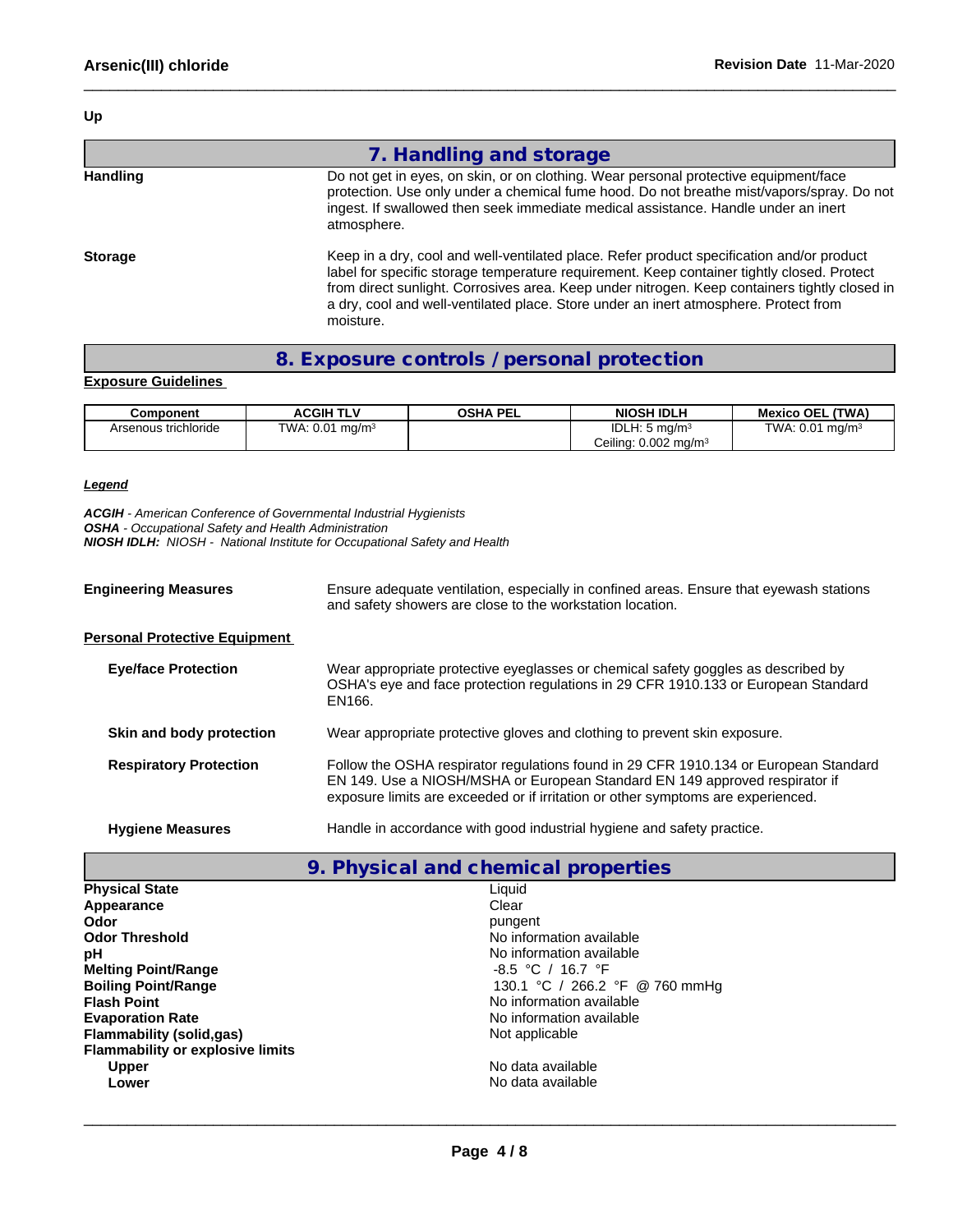| <b>Vapor Pressure</b>                  | 13 hPa @ 20 °C           |
|----------------------------------------|--------------------------|
| <b>Vapor Density</b>                   | 6.3 (Air = $1.0$ )       |
| <b>Specific Gravity</b>                | 2.1600                   |
| <b>Solubility</b>                      | Reacts with water        |
| Partition coefficient; n-octanol/water | No data available        |
| <b>Autoignition Temperature</b>        | No information available |
| <b>Decomposition Temperature</b>       | No information available |
| <b>Viscosity</b>                       | No information available |
| <b>Molecular Formula</b>               | As C <sub>3</sub>        |
| <b>Molecular Weight</b>                | 184.3                    |

## **10. Stability and reactivity**

| <b>Reactive Hazard</b>                                                           | None known, based on information available                                             |  |
|----------------------------------------------------------------------------------|----------------------------------------------------------------------------------------|--|
| <b>Stability</b>                                                                 | Stable under normal conditions. Moisture sensitive. Light sensitive.                   |  |
| <b>Conditions to Avoid</b>                                                       | Excess heat. Exposure to light. Incompatible products. Exposure to moist air or water. |  |
| <b>Incompatible Materials</b>                                                    | Acids, Bases, Water, Metals, Finely powdered metals                                    |  |
| Hazardous Decomposition Products Chlorine, arsenic oxides, Hydrogen chloride gas |                                                                                        |  |
| <b>Hazardous Polymerization</b>                                                  | Hazardous polymerization does not occur.                                               |  |
| <b>Hazardous Reactions</b>                                                       | None under normal processing.                                                          |  |

## **11. Toxicological information**

### **Acute Toxicity**

#### **Product Information Component Information**

| Component                                                                                  | LD50 Oral                   | <b>LD50 Dermal</b>                                                                       | <b>LC50 Inhalation</b> |
|--------------------------------------------------------------------------------------------|-----------------------------|------------------------------------------------------------------------------------------|------------------------|
| Arsenous trichloride                                                                       | $LD50 = 48$ mg/kg (Rat)     | $LD50 = 80$ mg/kg (Rat)                                                                  | Not listed             |
| <b>Toxicologically Synergistic</b><br><b>Products</b>                                      | No information available    |                                                                                          |                        |
| Delayed and immediate effects as well as chronic effects from short and long-term exposure |                             |                                                                                          |                        |
| <b>Irritation</b>                                                                          | No information available    |                                                                                          |                        |
| <b>Sensitization</b>                                                                       | No information available    |                                                                                          |                        |
| Carcinogenicity                                                                            | Suspected human carcinogen. | The table below indicates whether each agency has listed any ingredient as a carcinogen. |                        |

| <b>Component</b>                 | <b>CAS-No</b>                                       | <b>IARC</b>                                            | <b>NTP</b> | <b>ACGIH</b>                                                       | <b>OSHA</b> | <b>Mexico</b> |
|----------------------------------|-----------------------------------------------------|--------------------------------------------------------|------------|--------------------------------------------------------------------|-------------|---------------|
| Arsenous trichloride             | 7784-34-1                                           | Not listed                                             | Known      | A1                                                                 | X           | A1            |
| NTP: (National Toxicity Program) |                                                     |                                                        |            | NTP: (National Toxicity Program)                                   |             |               |
|                                  |                                                     |                                                        |            | Known - Known Carcinogen                                           |             |               |
|                                  |                                                     |                                                        |            | Reasonably Anticipated - Reasonably Anticipated to be a Human      |             |               |
|                                  |                                                     |                                                        | Carcinogen |                                                                    |             |               |
|                                  |                                                     | ACGIH: (American Conference of Governmental Industrial |            | A1 - Known Human Carcinogen                                        |             |               |
| Hygienists)                      |                                                     |                                                        |            | A2 - Suspected Human Carcinogen                                    |             |               |
|                                  |                                                     |                                                        |            | A3 - Animal Carcinogen                                             |             |               |
|                                  |                                                     |                                                        |            | ACGIH: (American Conference of Governmental Industrial Hygienists) |             |               |
|                                  | Mexico - Occupational Exposure Limits - Carcinogens |                                                        |            | Mexico - Occupational Exposure Limits - Carcinogens                |             |               |
|                                  |                                                     |                                                        |            | A1 - Confirmed Human Carcinogen                                    |             |               |
|                                  |                                                     |                                                        |            | A2 - Suspected Human Carcinogen                                    |             |               |
|                                  |                                                     |                                                        |            | A3 - Confirmed Animal Carcinogen                                   |             |               |
|                                  |                                                     |                                                        |            | A4 - Not Classifiable as a Human Carcinogen                        |             |               |
|                                  |                                                     |                                                        |            |                                                                    |             |               |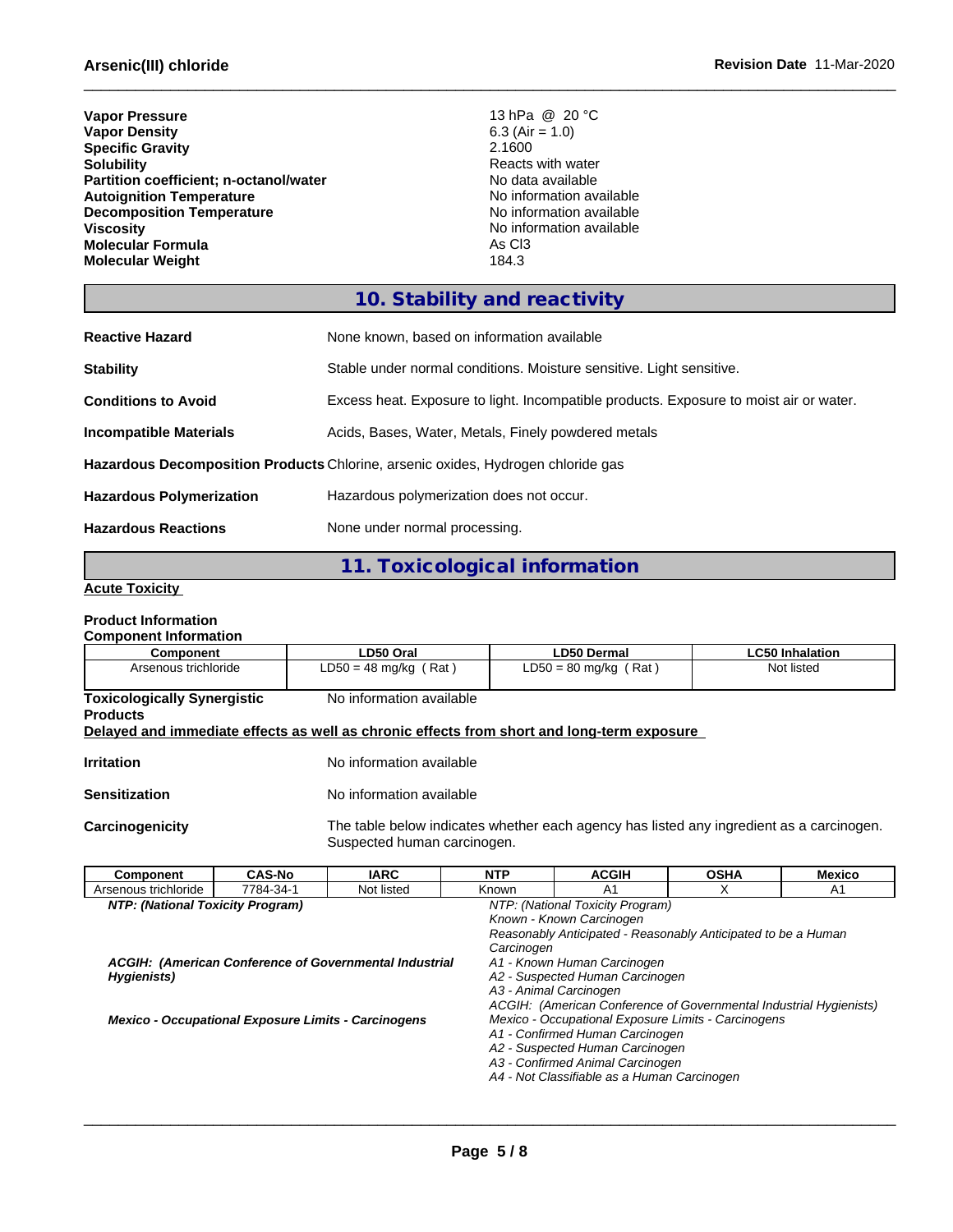|                                                                  | A5 - Not Suspected as a Human Carcinogen                                                                                                                                                                                                                                                            |
|------------------------------------------------------------------|-----------------------------------------------------------------------------------------------------------------------------------------------------------------------------------------------------------------------------------------------------------------------------------------------------|
| <b>Mutagenic Effects</b>                                         | No information available                                                                                                                                                                                                                                                                            |
| <b>Reproductive Effects</b>                                      | No information available.                                                                                                                                                                                                                                                                           |
| <b>Developmental Effects</b>                                     | No information available.                                                                                                                                                                                                                                                                           |
| <b>Teratogenicity</b>                                            | No information available.                                                                                                                                                                                                                                                                           |
| <b>STOT - single exposure</b><br><b>STOT - repeated exposure</b> | Respiratory system<br>None known                                                                                                                                                                                                                                                                    |
| <b>Aspiration hazard</b>                                         | No information available                                                                                                                                                                                                                                                                            |
| delayed                                                          | Symptoms / effects, both acute and Ingestion causes severe swelling, severe damage to the delicate tissue and danger of<br>perforation: Product is a corrosive material. Use of gastric lavage or emesis is<br>contraindicated. Possible perforation of stomach or esophagus should be investigated |
| <b>Endocrine Disruptor Information</b>                           | No information available                                                                                                                                                                                                                                                                            |
| <b>Other Adverse Effects</b>                                     | The toxicological properties have not been fully investigated.                                                                                                                                                                                                                                      |
|                                                                  | 12. Ecological information                                                                                                                                                                                                                                                                          |

### **Ecotoxicity**

Very toxic to aquatic organisms, may cause long-term adverse effects in the aquatic environment. The product contains following substances which are hazardous for the environment. Reacts with water so no ecotoxicity data for the substance is available. May cause long-term adverse effects in the environment. Do not allow material to contaminate ground water system.

| <b>Persistence and Degradability</b> | based on information available. May persist                                                                       |  |
|--------------------------------------|-------------------------------------------------------------------------------------------------------------------|--|
| <b>Bioaccumulation/Accumulation</b>  | No information available.                                                                                         |  |
| <b>Mobility</b>                      | Will likely be mobile in the environment due to its water solubility. Is not likely mobile in the<br>environment. |  |
|                                      | 12 Dienneal considerations                                                                                        |  |

|                               | ru. Disposar considerations                                                              |
|-------------------------------|------------------------------------------------------------------------------------------|
| <b>Waste Disposal Methods</b> | Chemical waste generators must determine whether a discarded chemical is classified as a |
|                               | hazardous waste. Chemical waste generators must also consult local, regional, and        |
|                               | national hazardous waste regulations to ensure complete and accurate classification.     |

| 14. Transport information |  |
|---------------------------|--|
|---------------------------|--|

| DOT                         |                              |  |
|-----------------------------|------------------------------|--|
| UN-No                       | UN1560                       |  |
| <b>Proper Shipping Name</b> | ARSENIC TRICHLORIDE          |  |
| <b>Hazard Class</b>         | 6.1                          |  |
| <b>Packing Group</b>        |                              |  |
| <b>TDG</b>                  |                              |  |
| UN-No                       | UN1560                       |  |
| <b>Proper Shipping Name</b> | ARSENIC TRICHLORIDE          |  |
| <b>Hazard Class</b>         | 6.1                          |  |
| <b>Packing Group</b>        |                              |  |
| IATA                        | FORBIDDEN FROM AIR TRANSPORT |  |
| <b>IMDG/IMO</b>             |                              |  |
| UN-No                       | UN1560                       |  |
| <b>Proper Shipping Name</b> | ARSENIC TRICHLORIDE          |  |
| <b>Hazard Class</b>         | 6.1                          |  |
| <b>Packing Group</b>        |                              |  |
|                             | 15. Regulatory information   |  |
|                             |                              |  |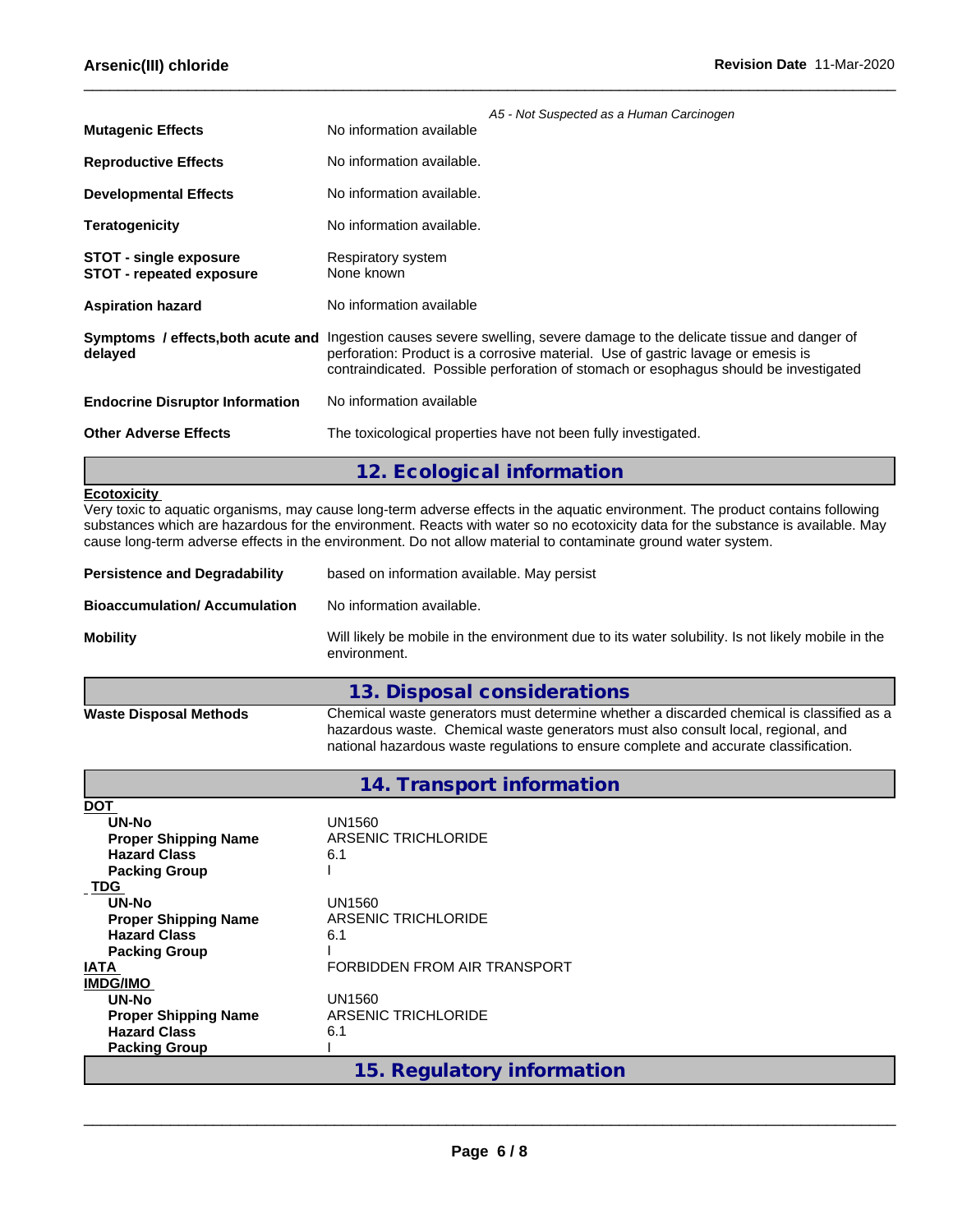### **United States of America Inventory**

| Component            | <b>CAS-No</b>   | <b>TSCA</b> | TOO A L<br>Inventory notification -<br>コレパ<br><b>Active/Inactive</b> | TSCA<br>A - EPA Regulatory '<br><b>Flags</b> |
|----------------------|-----------------|-------------|----------------------------------------------------------------------|----------------------------------------------|
| Arsenous trichloride | $7784 - 34 - 1$ |             | <b>CTIVE</b><br>AUITE                                                |                                              |

**Legend:**

**TSCA** - Toxic Substances Control Act, (40 CFR Part 710)

X - Listed

'-' - Not Listed

**TSCA 12(b)** - Notices of Export Not applicable

### **International Inventories**

Canada (DSL/NDSL), Europe (EINECS/ELINCS/NLP), Philippines (PICCS), Japan (ENCS), Australia (AICS), China (IECSC), Korea (ECL).

| <b>Component</b>     | <b>CAS-No</b>                     | <b>DSL</b> | <b>NDSL</b> | <b>EINECS</b>                                                            | <b>PICCS</b> | <b>ENCS</b> | <b>AICS</b> | rrcc<br>טסט: | レヒヘリ<br>ncul                          |
|----------------------|-----------------------------------|------------|-------------|--------------------------------------------------------------------------|--------------|-------------|-------------|--------------|---------------------------------------|
| Arsenous trichloride | $7784 -$<br>$\sim$ $\sim$<br>-34- |            |             | <b>OEO</b><br>$\overline{\phantom{0}}$<br>$\sim$<br>u_n<br>عە∠<br>-ບບວ-ບ |              |             |             |              | iz E<br>0.40.45<br>ч4<br>◝◟<br>-טוט+ט |

### **U.S. Federal Regulations**

### **SARA 313**

| <b>Component</b>     | <b>CAS-No</b>   | Weight %   | <b>SARA 313</b><br>Threshold<br>۔ د اد . |  |
|----------------------|-----------------|------------|------------------------------------------|--|
|                      |                 |            | Values<br>"∕o                            |  |
| Arsenous trichloride | -34<br>$7784 -$ | aa<br>ວວ.ບ | ◡.                                       |  |

### **SARA 311/312 Hazard Categories** See section 2 for more information

### **CWA** (Clean Water Act)

| Component            | $\sim$ MA<br>- Hazardous<br><b>Substances</b> | <b>CWA</b><br>· Reportable<br>Quantities | <b>CWA</b><br>: Pollutants<br>Toxic | <b>ICWA</b><br>- Priority Pollutants |
|----------------------|-----------------------------------------------|------------------------------------------|-------------------------------------|--------------------------------------|
| Arsenous trichloride |                                               | ID                                       |                                     |                                      |

**Clean Air Act**

| Component            | <b>HAPS Data</b> | <b>Class</b><br><b>Ozone Depletors</b> | Class 2<br>Ozone<br><b>Depletors</b> |
|----------------------|------------------|----------------------------------------|--------------------------------------|
| Arsenous trichloride |                  |                                        |                                      |

**OSHA** - Occupational Safety and Health Administration **OSHA** - United States Occupational Safety and Health Administration

|               | Component                                                                            | <b>Specifically Requlated Chemicals</b>                                             | <b>Highly Hazardous Chemicals</b> |
|---------------|--------------------------------------------------------------------------------------|-------------------------------------------------------------------------------------|-----------------------------------|
|               | Arsenous trichloride                                                                 | 10 $\mu$ g/m <sup>3</sup> TWA                                                       |                                   |
|               |                                                                                      | 5 µg/m <sup>3</sup> Action Level                                                    |                                   |
| <b>CERCLA</b> | This material, as supplied, contains one or more substances regulated as a hazardous |                                                                                     |                                   |
|               |                                                                                      | substance under the Comprehensive Environmental Response Compensation and Liability |                                   |

Act (CERCLA) (40 CFR 302)

| Component                        |  | Hazardous Substances RQs                                      | <b>CERCLA EHS RQS</b> |
|----------------------------------|--|---------------------------------------------------------------|-----------------------|
| Arsenous trichloride             |  |                                                               |                       |
| <b>California Proposition 65</b> |  | This product contains the following Proposition 65 chemicals. |                       |

| <b>Component</b>                               | <b>CAS-No</b> | California Prop. 65 | Prop 65 NSRL                       | Category   |
|------------------------------------------------|---------------|---------------------|------------------------------------|------------|
| Arsenous trichloride                           | 7784-34-1     | Carcinogen          | $0.06 \mu g/day$<br>$10 \mu q$ day | Carcinogen |
| U.S. State Right-to-Know<br><b>Regulations</b> |               |                     |                                    |            |

| .                                    | 1100<br>Massachusetts | I<br><b>New</b><br>JU. | <b>vivania</b><br>ъ. | <b>Illinois</b> | <b>Island</b> |
|--------------------------------------|-----------------------|------------------------|----------------------|-----------------|---------------|
| richloride<br>r<br>--<br>55<br>.<br> |                       |                        |                      |                 |               |